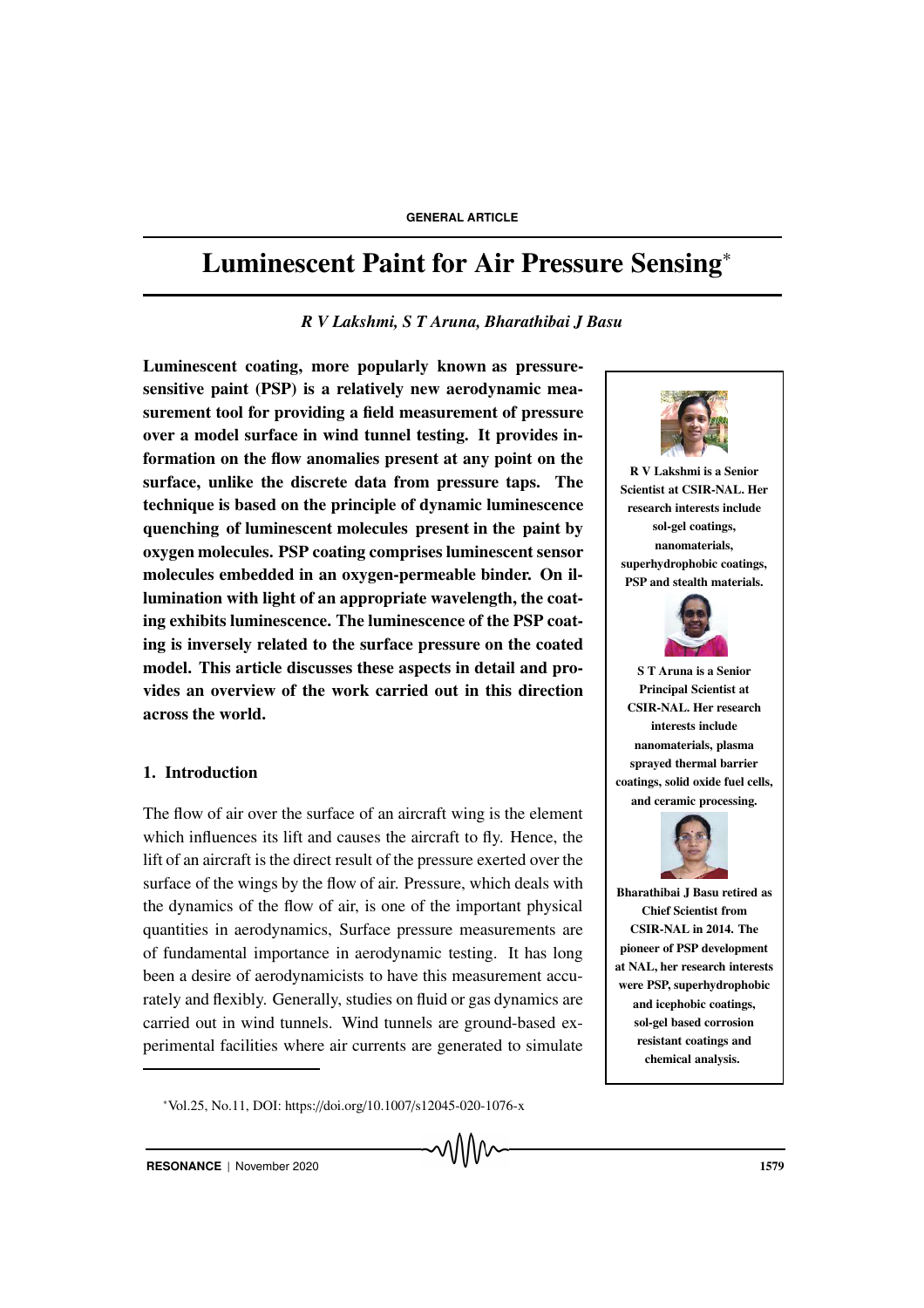Figure 1. Aerodynamic model in a wind tunnel [1].



Pressure map, oxygen, quenching, luminescence, wind tunnel, luminophores.

pressure measurements are based on data obtained from pressure taps or transducers. This technique, although very well known, and accepted for its accuracy and response time, has several limitations.

the actual airflow in the atmosphere. The aerodynamic models **Keywords** are placed inside the test section of the wind tunnel, and various physical parameters are altered to simulate the flow conditions identical to what the aircraft encounters during actual flight (*Figure* 1). Pressure is one such parameter frequently monitored in the wind tunnels.

Conventionally, surface Conventionally, surface pressure measurements are based on data obtained from pressure taps or transducers. This technique, although very well known, and accepted for its accuracy and response time, has several limitations. The entire process of drilling the orifices and connecting the tubing is very tedious, time-consuming, and consequently extremely expensive. Further, when a high spatial resolution is required, the number of such pressure taps to be drilled in the model also increases. This is because of their very nature of providing information only at discrete points on a surface. Further, for model geometries including very thin airfoils, pressure taps embedding is simply not practically realizable. Thus, aerodynamicists have long sought alternate methods for measuring surface pressure.

In this direction, the pressure-sensitive paint (PSP) technique is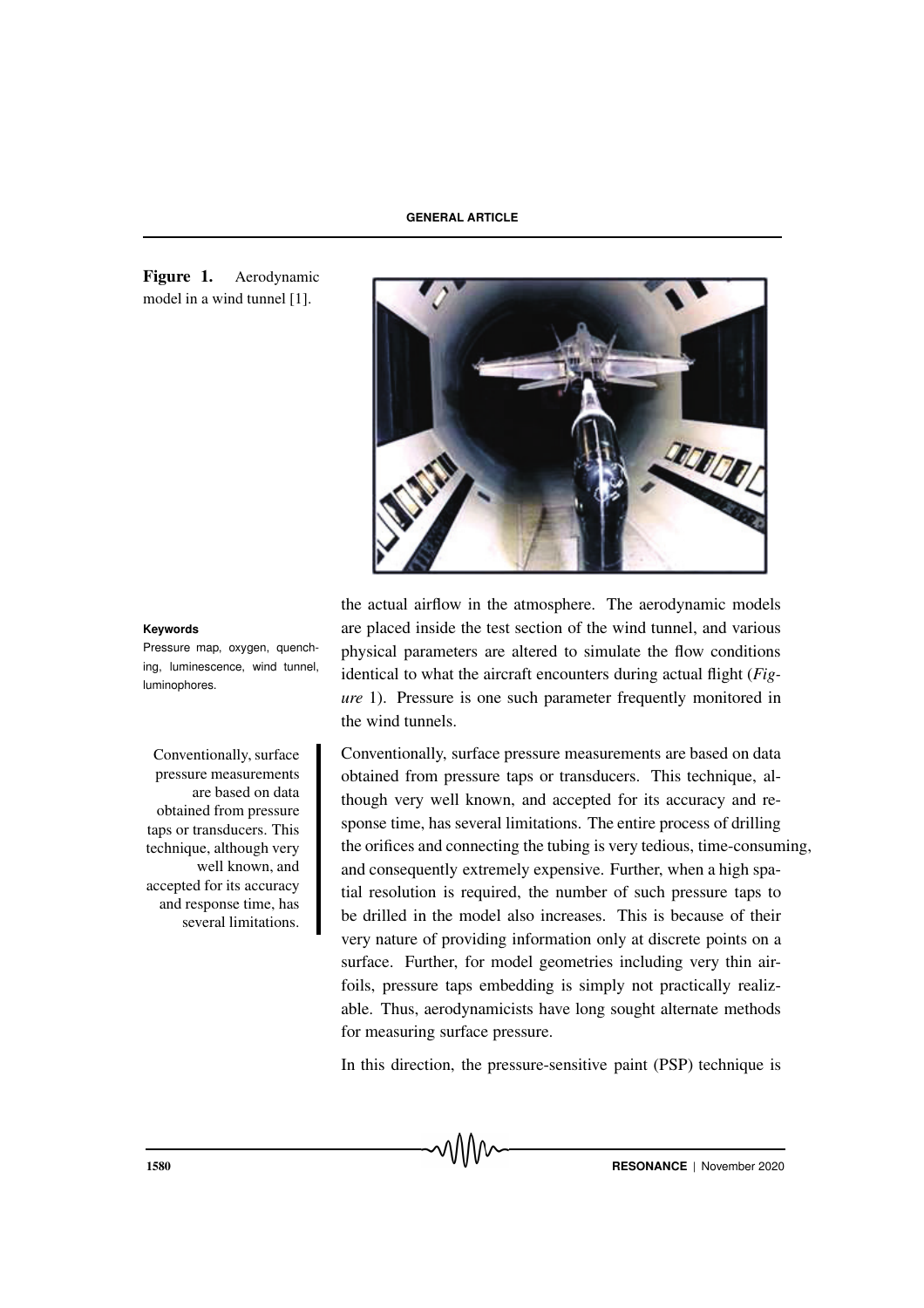a relatively new and promising experimental method. John I. Peterson and Raphael V. Fitzgerald introduced the idea of oxygen quenching of fluorescent compounds for flow visualization in wind tunnels [2]. Later, in the late 1980s, Gouterman and coworkers continued the usage of oxygen quenching for surface pressure measurements on aerodynamic models and performed a qualitative experiment at the University of Washington. The first quantitative experiment on PSP was performed at the National Aeronautics and Space Administration's (NASA's) Ames Research Center [3]. Recently, this technique has been extensively used as it Recently, the has revolutionized the surface pressure measurements in aerodynamic testing. The method uses oxygen sensitivity of certain photoluminescent materials to map the pressure field over aerodynamic surfaces. It is taken in the form of 'paint', in conjunction with quantitative video and image processing techniques. It is a unique technique, wherein pressure variation is mapped on the model at a very high spatial resolution. As a pressure sensor, it can also provide data at "impossible to install taps" locations on the model. Thus, it provides pressure data over the entire model surface without the need for several pressure taps. Flow anomalies on the model surface become apparent with highly informative data. Thus, the construction of wind tunnel models becomes faster and relatively inexpensive. Thus, the PSP method has several advantages compared to the conventional discrete measurement method.

# 2. Pressure Sensitive Paint

PSP is basically a paint that changes the intensity of light as a **PSP** is basically a paint function of surface pressure. It functions on the principle of dynamic quenching of luminescence by oxygen and has been described in detail in several articles [4–8]. PSP typically comprises three different layers with different functionalities as represented in *Figure* 2. The paint layers are named as follows: (a) screen layer, (b) adhesive layer, and (c) active layer. As the name suggests, the screen layer screens the surface from anomalies. It is a white paint layer applied on the model surface to obtain optical

√∖∧∧∼

pressure-sensitive paint (PSP) technique has been extensively used as it has revolutionized the surface pressure measurements in aerodynamic testing. The method uses oxygen sensitivity of certain photoluminescent materials to map the pressure field over aerodynamic surfaces.

that changes the intensity of emitted light as a function of surface pressure. It functions on the principle of dynamic quenching of luminescence by oxygen.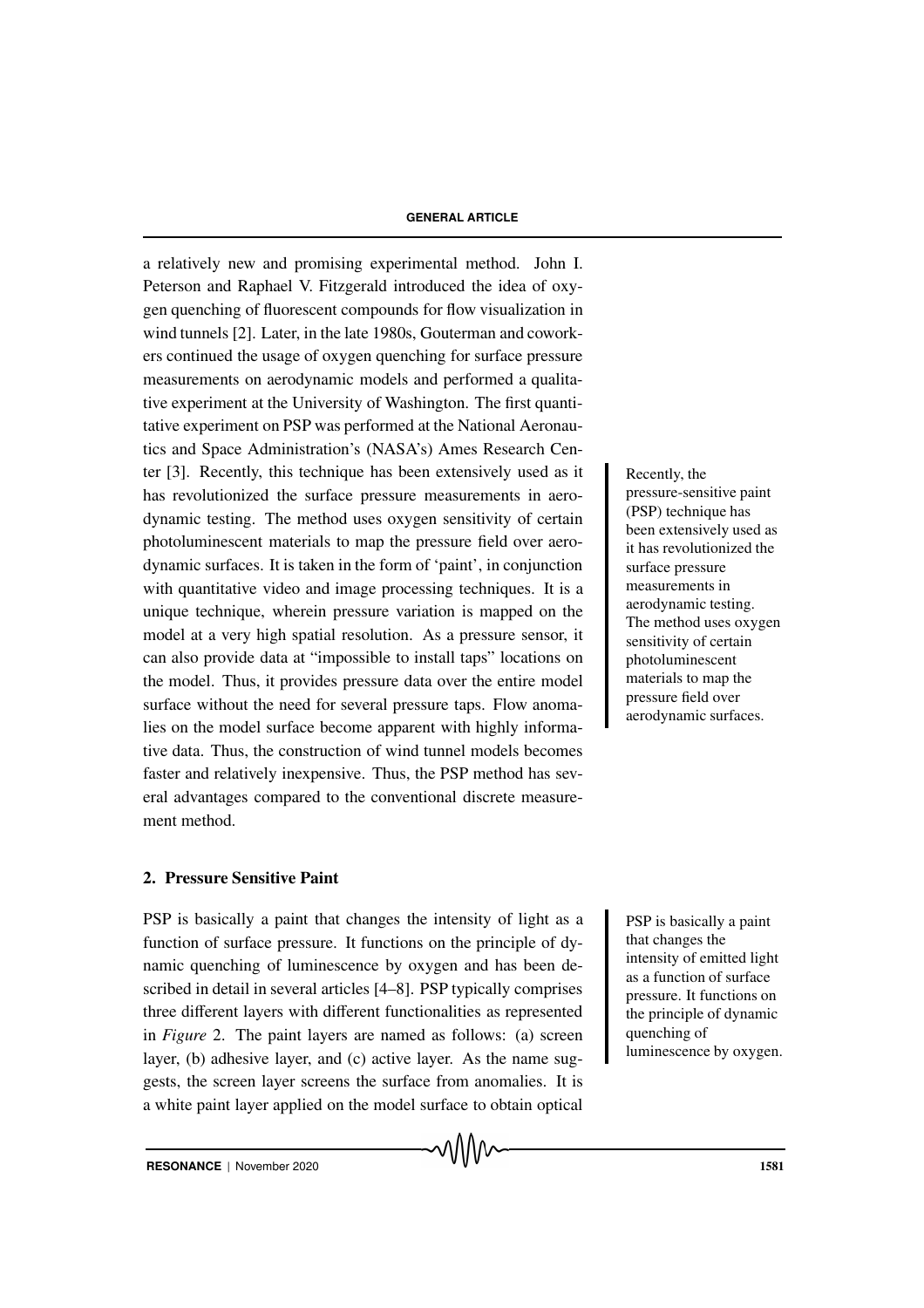**GENERAL ARTICLE**





uniformity. It increases the emission intensity of PSP, aiding for the measurement to be possible on any model material. The second layer, which is the adhesive layer, ensures adhesion between two subsequent layers, the bottom screen layer and the top active layer. The third layer, often termed as the active layer, is the pressure sensor layer. This layer consists of fluorescent dye molecules embedded in an oxygen-permeable polymer binder. The thicknesses of each of these layers are about 15  $\mu$ m, 2  $\mu$ m, and 40  $\mu$ m respectively.

The binder, which is basically a polymer, is the second important component of PSP [9]. It holds the luminophore on the solid support. Only few polymers are suitable for use in PSP formulations. It has to be soluble in a suitable solvent, so that it can be sprayed or applied as a smooth film. It must be inert and should not affect the luminescence of the PSP. Most importantly, it should display high and constant oxygen permeability. This factor depends on the orientation of the molecules, its density and the thickness of the active layer. The most common parameter for quantifying the diffusion of oxygen through a polymer is the permeability coefficient, *P*.

$$
P = \frac{\text{(Thichness of the polymer film)} \times \text{(Quantity of oxygen)}}{\text{(Area)} \times \text{(Time)} \times \text{(Pressure drop across the film)}}
$$

The luminescence paint is sprayed as a uniform coating of appropriate thickness on wind tunnel models. The paint is suitably illuminated, and the dye molecules get electronically excited to higher energy levels. They transit back to the ground level, and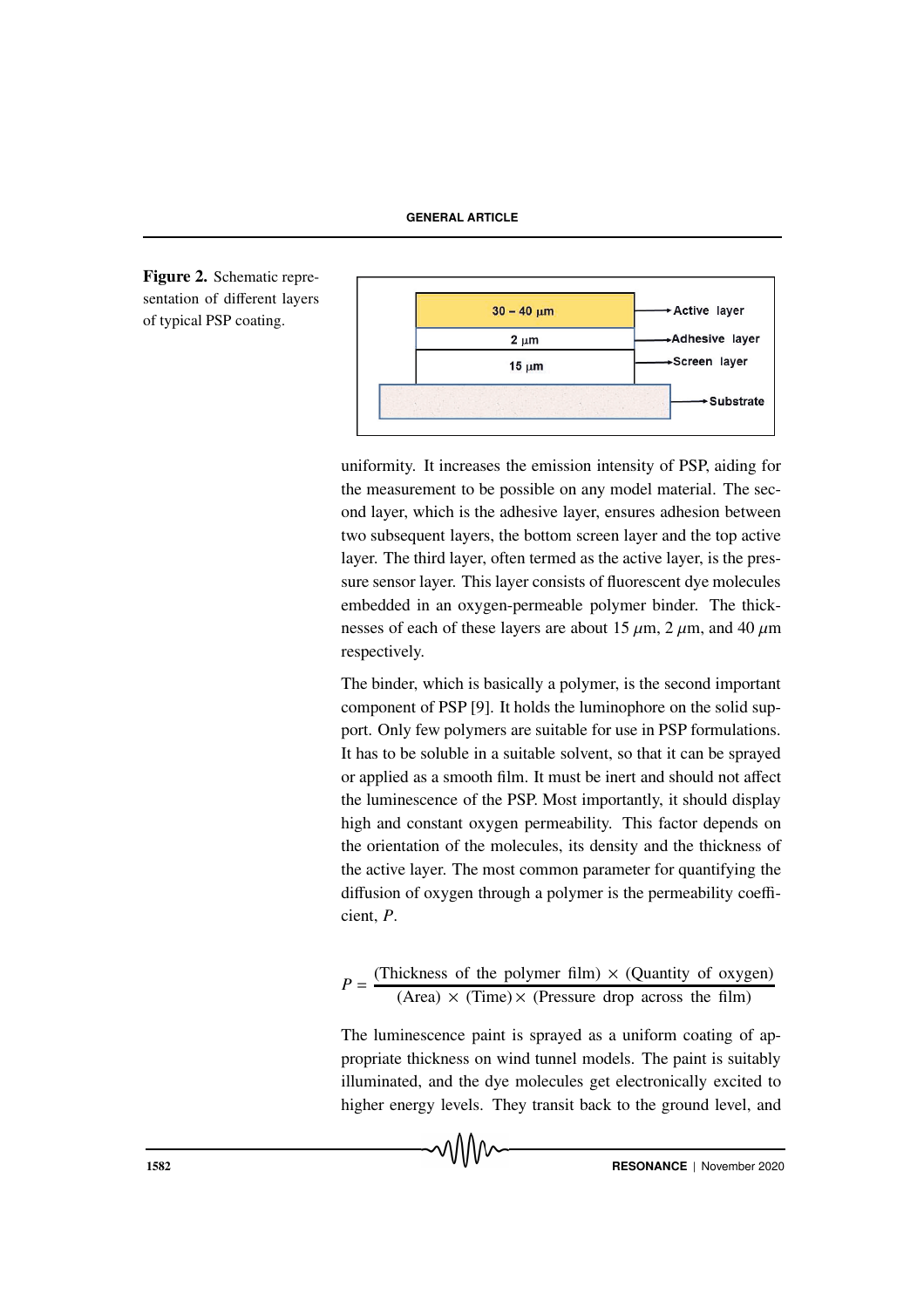

Figure 3. Jablonski energy level diagram [10].

the difference in energy is emitted as luminescence. This process can be well understood from the Jablonski diagram, shown in *Figure* 3. Some of the excited molecules collide with oxygen molecules and lose their energy in the process. This phenomenon is known as oxygen quenching. Upon quenching, the intensity of emitted light drops as the energy is taken away by the oxygen molecule. Since it is possible to relate the amount of oxygen in the test gas to static pressures, one can obtain pressure signals from the change in the luminescent intensity of PSP.

Stern–Volmer relation is used to describe the luminescence of Stern–Volmer relation is molecule in solution that is subject to bimolecular quenching by species like oxygen [11]. According to the relation,

$$
\frac{I_{\text{max}}}{I} = 1 + Kc,\tag{1}
$$

where  $I$  is the luminescence intensity,  $I_{\text{max}}$  is the luminescence intensity obtained in the absence of oxygen (intensity is maximum because of zero quenching), *K* is the Stern–Volmer quenching constant which is characteristic of luminescent molecules, and *c* is the oxygen concentration  $(O_2)$ . The values of both  $I_{\text{max}}$  and *K* are temperature dependent. However, this form of the Stern– Volmer equation is not apt for any experimental setup as it is difficult to obtain luminescence intensity in the absence of oxygen.

used to describe the luminescence of molecule in solution that is subject to bimolecular quenching by species like oxygen.

**RESONANCE** | November 2020 1583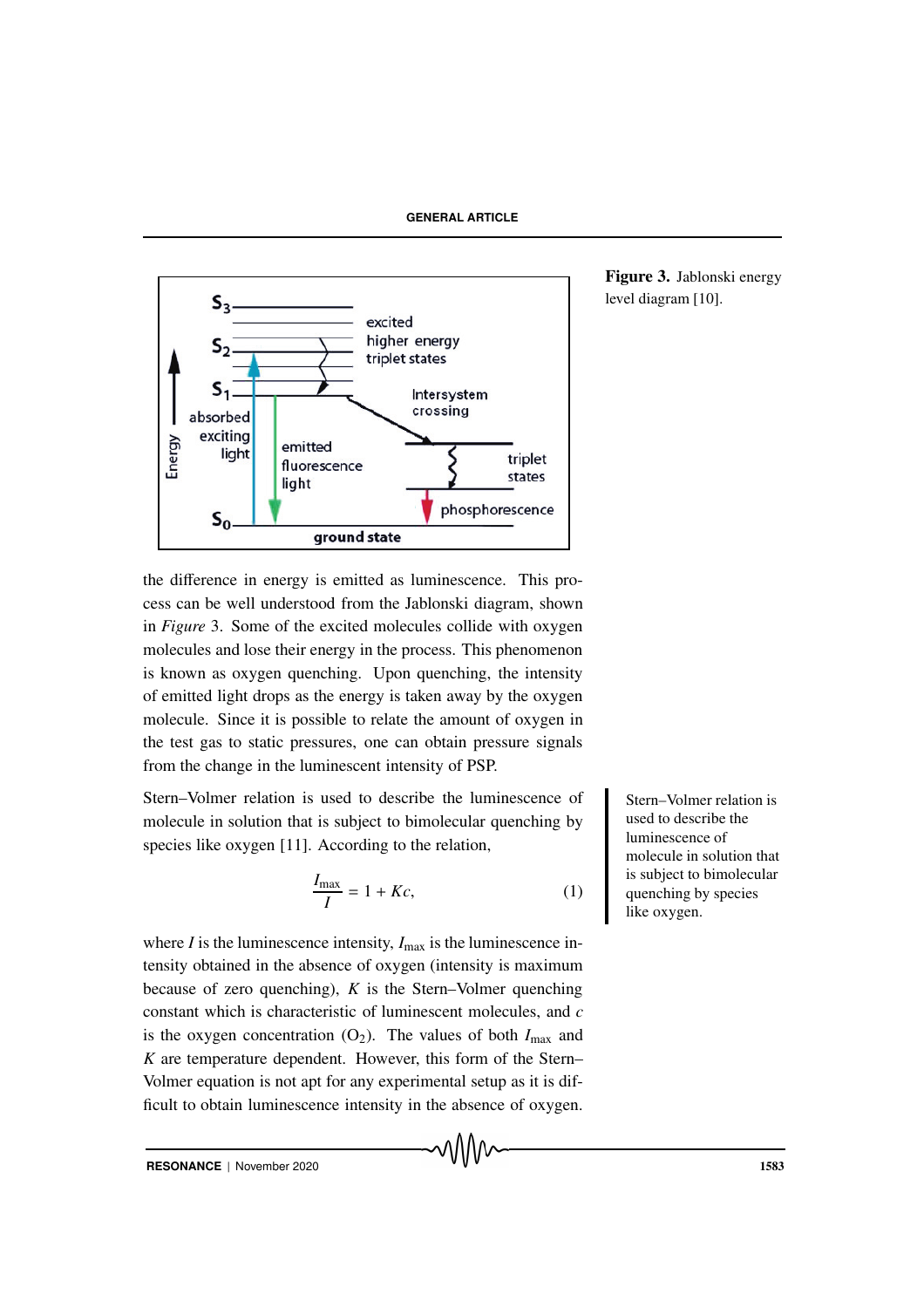A more suitable form of the above equation is derived by taking the ratio of intensities for two different flow conditions:

$$
\frac{I_o}{I} = A + B \frac{P_o}{P}.
$$
 (2)

Here, *A* and *B* coefficients are coating sensitivities (which are temperature dependent) that are determined by experimental calculations. The parameters with zero subscripts denote measurements under 'no-flow' condition, where the pressure is constant over the entire surface. The intensity measurements are taken for flow on and flow off conditions. Since the pressure in the flow off condition  $(P_o)$  is known and the intensities *I* and  $I_o$  are measured, the pressure *P* can be easily determined from the above equation. Also, by taking the ratio of the intensities, the effects of non-uniform illumination and paint distribution are effectively factored out. This is, however, under the condition that the geometry of the experimental setup and the illumination source remains constant between the measurement of *I* and *Io*.

The Stern–Volmer coefficients *A* and *B* are temperature dependent and are determined experimentally by calibration. Calibration can be a priori calibration carried out in a pressure chamber under controlled conditions or an in-situ calibration carried out in wind tunnels utilizing pressure taps over a model surface. The uncertainties in determining these values are the calibration errors represented by the standard deviation of data collected in replication tests. *Table* 1 list some proprietary PSPs developed by different R&D centres across the world [12]. The magnitudes of *A* and  $B$  for each of the paint are also provided. Generally, the coefficient *B* that describes the pressure sensitivity of the paint is more important and looked for. Any PSP with  $B > 0.5$  is considered acceptable for quantitative pressure measurements.

Most of the PSP systems used worldwide are intensity-based systems. Besides the intensity ratio method, the lifetime-based detection system is also a well-developed approach for PSP measurements. The greatest advantage of the lifetime-based method over intensity-based method is that luminescence lifetime-temperature



used worldwide are intensity-based systems. Besides the intensity ratio method, the lifetime-based detection system is also a well-developed approach for PSP measurements.

Most of the PSP systems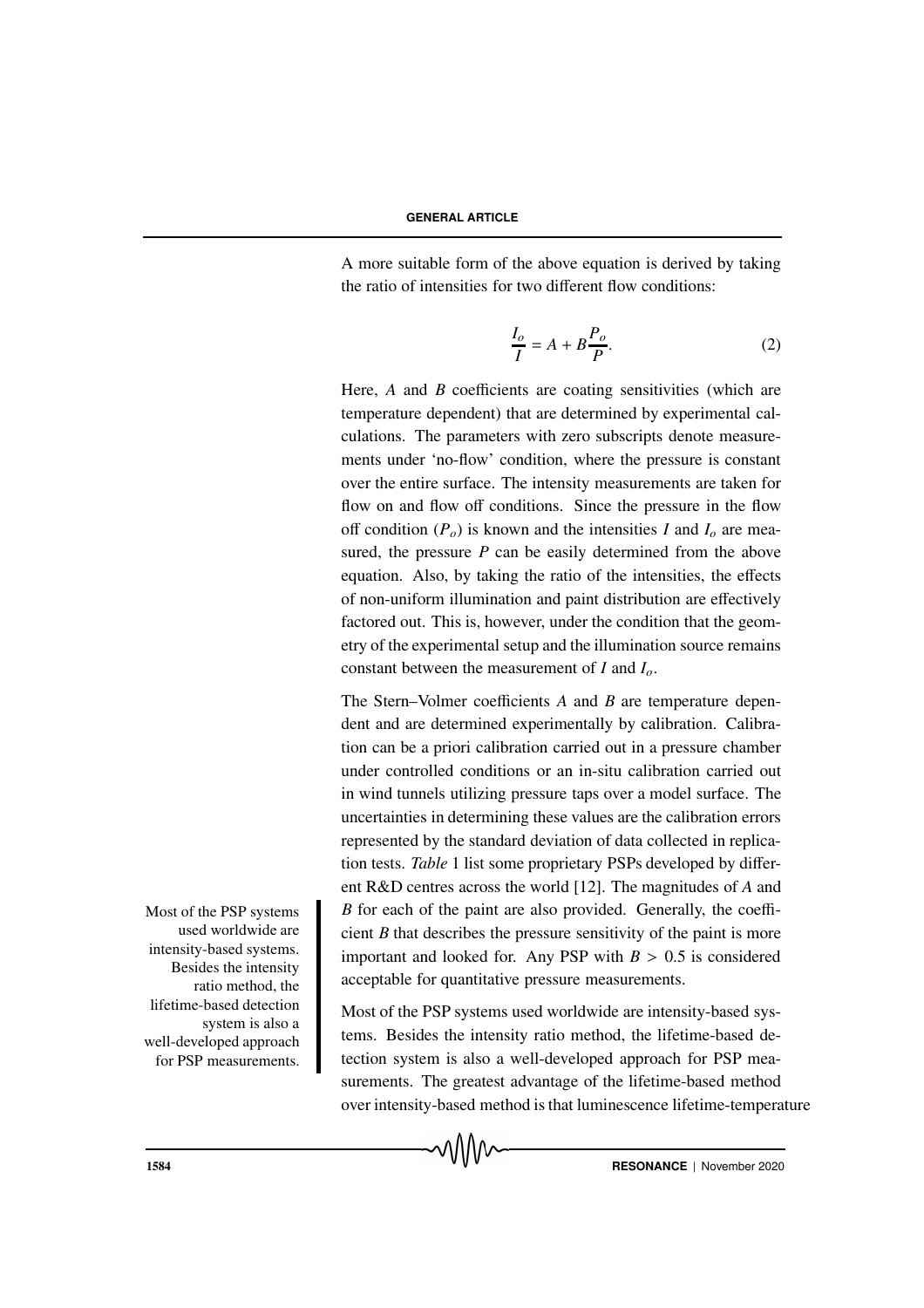**GENERAL ARTICLE**

| <b>Active</b><br>Luminophore | <b>Binder</b> | <b>Excitation</b><br>wavelength | <b>Emission</b><br>wavelength | <b>Stern–Volmer</b><br>coefficient |      | <b>Research</b><br>group |
|------------------------------|---------------|---------------------------------|-------------------------------|------------------------------------|------|--------------------------|
|                              |               | (nm)                            | (nm)                          | A                                  | B    |                          |
| <b>NASA-Ames</b>             | Unknown       |                                 |                               | 0.38                               | 0.62 | NASA-                    |
| <b>PSP</b>                   |               |                                 |                               |                                    |      | Ames                     |
| Mc Donnell                   | Unknown       |                                 |                               | 0.18                               | 0.82 | Mc                       |
| Douglas PSP                  |               |                                 |                               |                                    |      | Donnell                  |
|                              |               |                                 |                               |                                    |      | Douglas                  |
| <b>TsAGI</b>                 | Unknown       | 320-350                         | 425-550                       | 0.25                               | 0.75 | <b>TsAGI</b>             |
| LPS <sub>I2</sub>            |               |                                 |                               |                                    |      |                          |
| <b>PtTFPP</b>                | <b>FEM</b>    | 390                             | 650                           | 0.17                               | 0.83 | <b>NASA</b>              |
|                              |               |                                 |                               |                                    |      | Langley                  |
| <b>PtTFPP</b>                | <b>FIB</b>    | 390                             | 650                           | 0.13                               | 0.87 | <b>ISSI</b>              |

or –pressure relation is independent of illumination intensity. Therefore, the calibration relation is intrinsic for a particular paint, and the image ratio process is not required. Also, the lifetime measurement is insensitive to luminophore concentration, paint thickness, photodegradation, coating surface roughness, and the quality of optical surfaces. Hence, the lifetime method does not require reference intensity for correction and is ideally immune to problems associated with the above-mentioned factors. There are several lifetime methods namely: pulse method, phase method, amplitude demodulation method, gated intensity ratio method, etc., that can be used for calibration. In a typical lifetime calibration apparatus based on the pulse method, a pulsed excitation light source is used, and the exponential luminescent decay is measured using a fast-responding photodetector. The lifetime is calculated by fitting the time-resolved data with a single exponential or a multi-exponential function.

Generally, PSPs have been successfully applied in low-speed (Mach PSPs have been  $(0.3)$ , transonic  $(0.8-1.3 \text{ Mach})$  and supersonic  $(1.3-5 \text{ Mach})$ flows. Based on the speed, the luminophores and the matrix system of the PSPs differ. The accuracy of the data obtained is generally validated by comparing it with that of pressure port data obtained from a few key locations. It is typical to fix a few static

Table 1. Pressure sensitive paint characteristics reported by various research groups [12].

> successfully applied in low-speed, transonic, and supersonic flows. Based on the speed, the luminophores and the matrix system of the PSPs differ.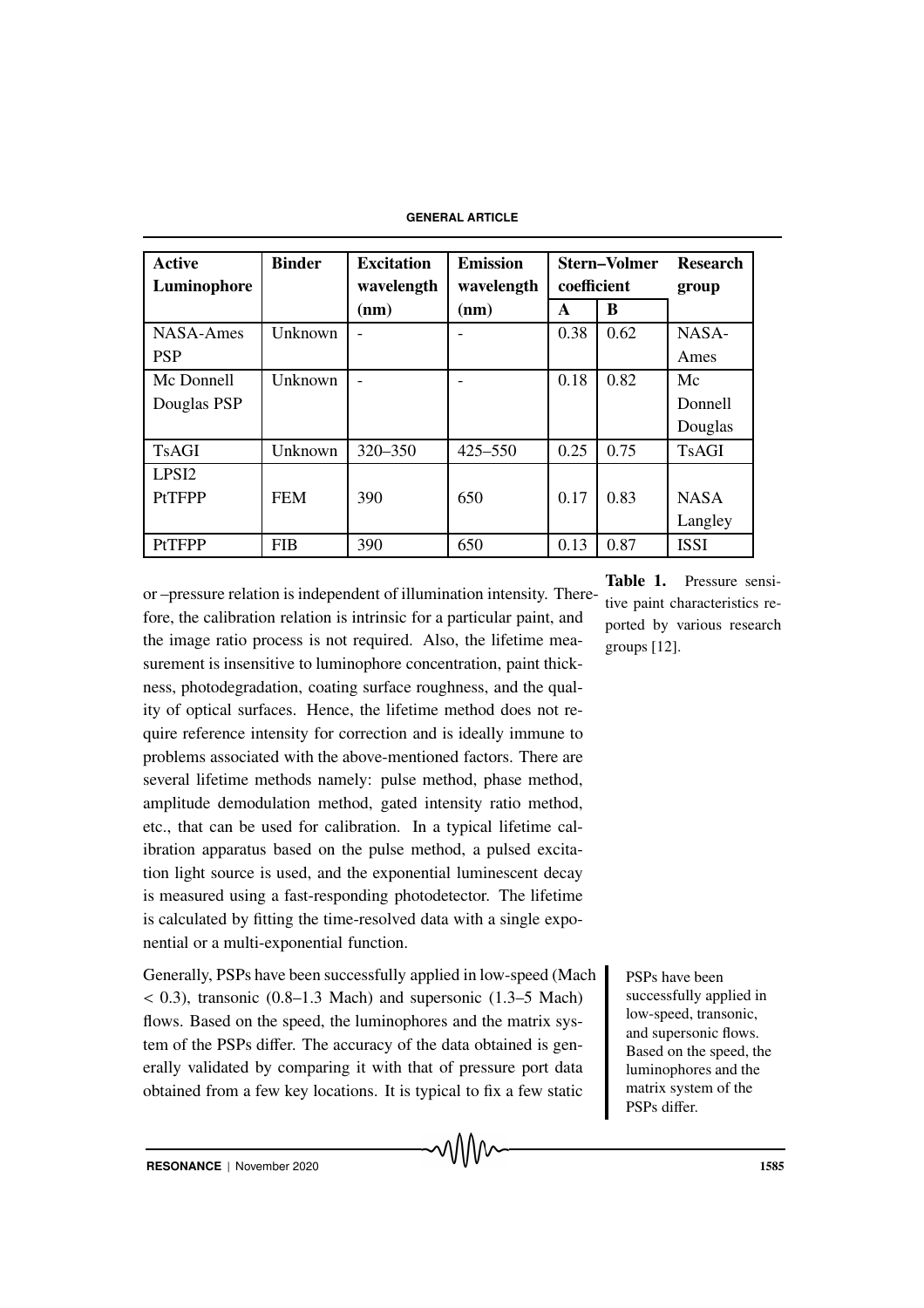pressure ports in the model at known key locations in order to compare the PSP data obtained at those points with that of conventional port data. The measurements are usually carried out in wind tunnel facilities. Flow conditions are decided based upon the study required, whether low speed or high speed or unsteady, and suitable wind tunnels are opted.

# 3. Luminescence Sensor Molecules

The luminophores used in pressure-sensitive coatings should possess high luminescence quantum yield, long emission lifetime, large Stokes shift, and excellent photostability. The fluorescent compounds generally used for PSP studies are classified into three major groups: pyrene or pyrene derivatives, ruthenium compounds, and metalloporphyrins [9]. These luminescent molecules are excited with ultraviolet rays or visible light as needed by the compounds, and they emit luminescence in the visible region. Chemical structures of some of these luminophores are shown in *Figure* 4 [13]. Photophysical properties of some of these luminescent molecules are listed in *Table* 2.

Platinum porphyrins and ruthenium (II)  $\alpha$ -diimine complexes are very good candidates and preferred since their excitation and emission fall into the visible region of the electromagnetic spectrum. All metallo (Pt, Pd, Mg)-porphyrin complexes are highly stable dyes with large Stokes shift and long luminescence lifetime but have high temperature coefficients which can induce errors in the measurement. Therefore, they need temperature corrections. Pyrene-based pressure-sensitive paints (PSP) have certain advantages compared to other PSPs consisting of ruthenium dyes or porphyrin dyes. Pyrene based paints have relatively high pressure sensitivity and also low temperature coefficients. However, the main drawback is the degradation of the paint under wind tunnel conditions [2–6, 14, 15]. This problem has been dealt with and will be discussed in the later section. The paint is also sometimes referred to as binary PSP. This is because of the addition of a second luminophore as a reference component. This refer-

The luminophores used in pressure-sensitive coatings should possess high luminescence quantum yield, long emission lifetime, large Stokes shift, and excellent photostability.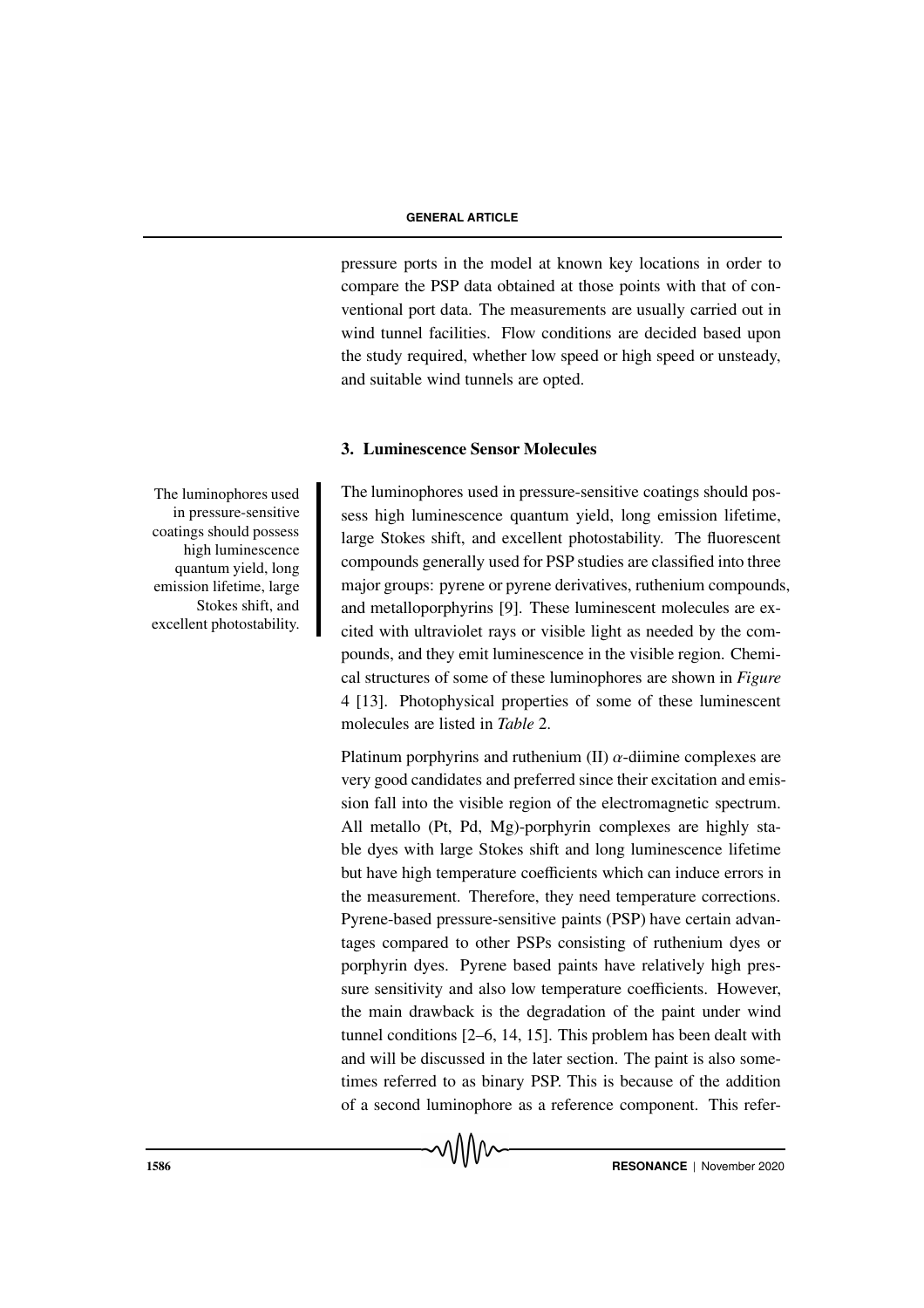**GENERAL ARTICLE**



ence luminophore in the binary PSP is sensitive to illumination

Figure 4. Structures of (a) Ruthenium(II)  $\alpha$ -diimine based dyes, (b) Porphyrin based luminophores (Pt can be also replaced by Pd), (c) Pyrene molecule, and (d) Decacyclene used for oxygen sensing [13].

**RESONANCE** | November 2020 1587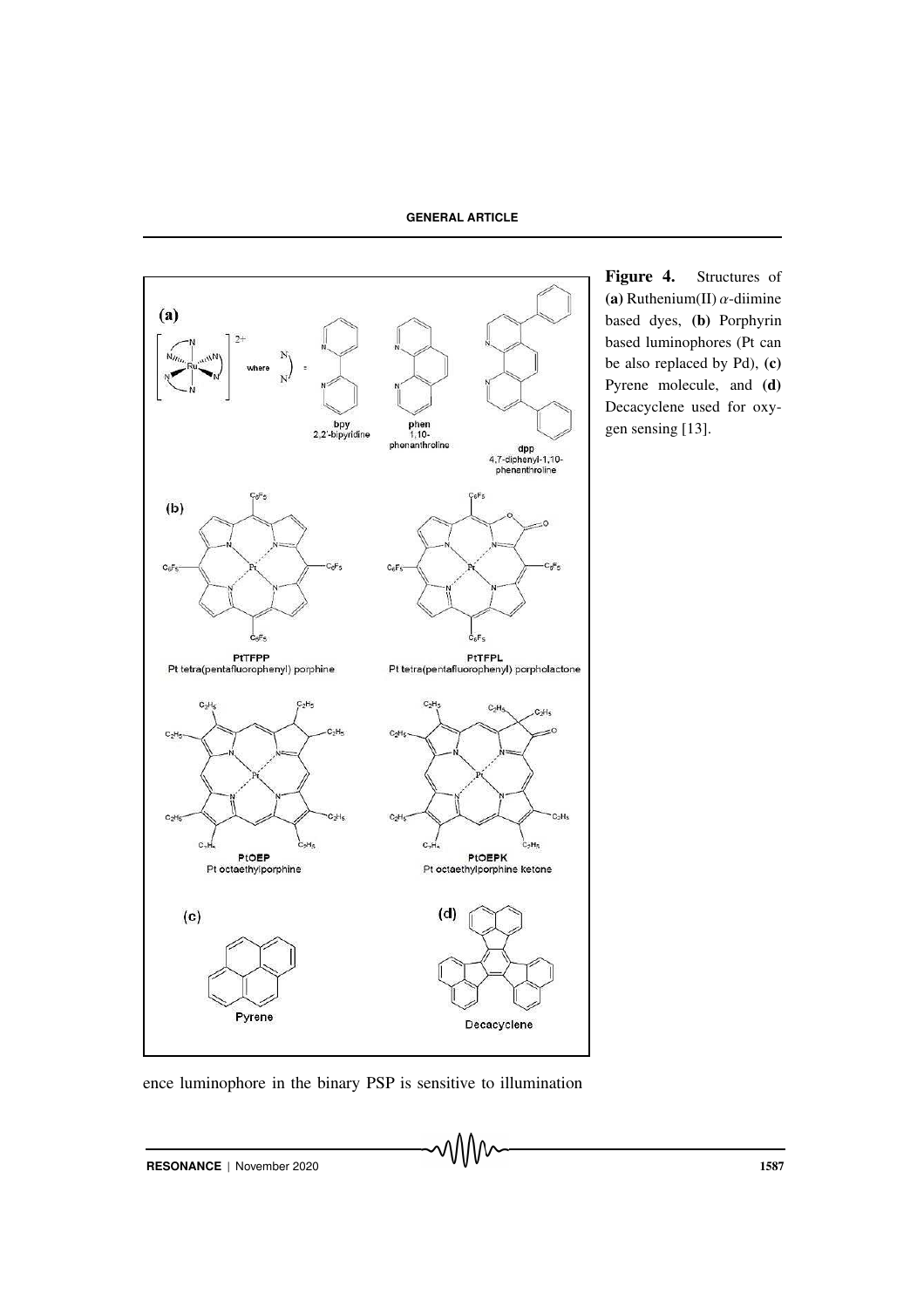Table 2. Photophysical properties of commonly used luminophores.

| Luminophore               | $\gamma_{\text{abs}}$ (max) (nm) | $\gamma_{\rm em}$ (max) (nm) |  |  |
|---------------------------|----------------------------------|------------------------------|--|--|
| Pyrene                    | 335                              | 395 (monomer)                |  |  |
|                           |                                  | 475 (excimer)                |  |  |
| Decacyclene               | 385                              | 510                          |  |  |
| [Ruthenium                | 460                              | 618                          |  |  |
| $(dpp)_{3}]^{2+}$         |                                  |                              |  |  |
| [Ruthenium                | 456                              | 620                          |  |  |
| $(bpy)_{3}$ <sup>2+</sup> |                                  |                              |  |  |
| [Ruthenium                | 444                              | 596                          |  |  |
| $(phen)_3]^{2+}$          |                                  |                              |  |  |
| PtOEP                     | 381 (soret)                      | 646                          |  |  |
|                           | 535 (non-soret)                  |                              |  |  |
| <b>PtTFPP</b>             | 395 (soret)                      | 648                          |  |  |
|                           | 541 (non-soret)                  |                              |  |  |
| <b>PdOEP</b>              | 393 (soret)                      | 663                          |  |  |
|                           | 512 (non-soret)                  |                              |  |  |
|                           | 546 (non-soret)                  |                              |  |  |
| <b>PdTFPP</b>             | $407$ (soret)                    | 653                          |  |  |
|                           | 518 (non-soret)                  |                              |  |  |
|                           | 552 (non-soret)                  |                              |  |  |

light intensity variations on the model surface but is insensitive to pressure. Such luminophores are incorporated into the paint mixture to correct the variations in excitation intensity during wind tunnel experiments.

# 4. PSP Calibration System

A PSP measurement system generally consists of luminescent paint, illumination light, photodetector, and data acquisition/processing unit.

PSP measurement system generally consists of luminescent paint, illumination light, photodetector, and data acquisition/processing unit. A schematic representation of the intensity-based PSP imaging setup is shown in *Figure* 5. The paint is excited with an appropriate excitation source, and the emission is imaged with digital cameras.

The light sources commonly used for illuminating the paint are

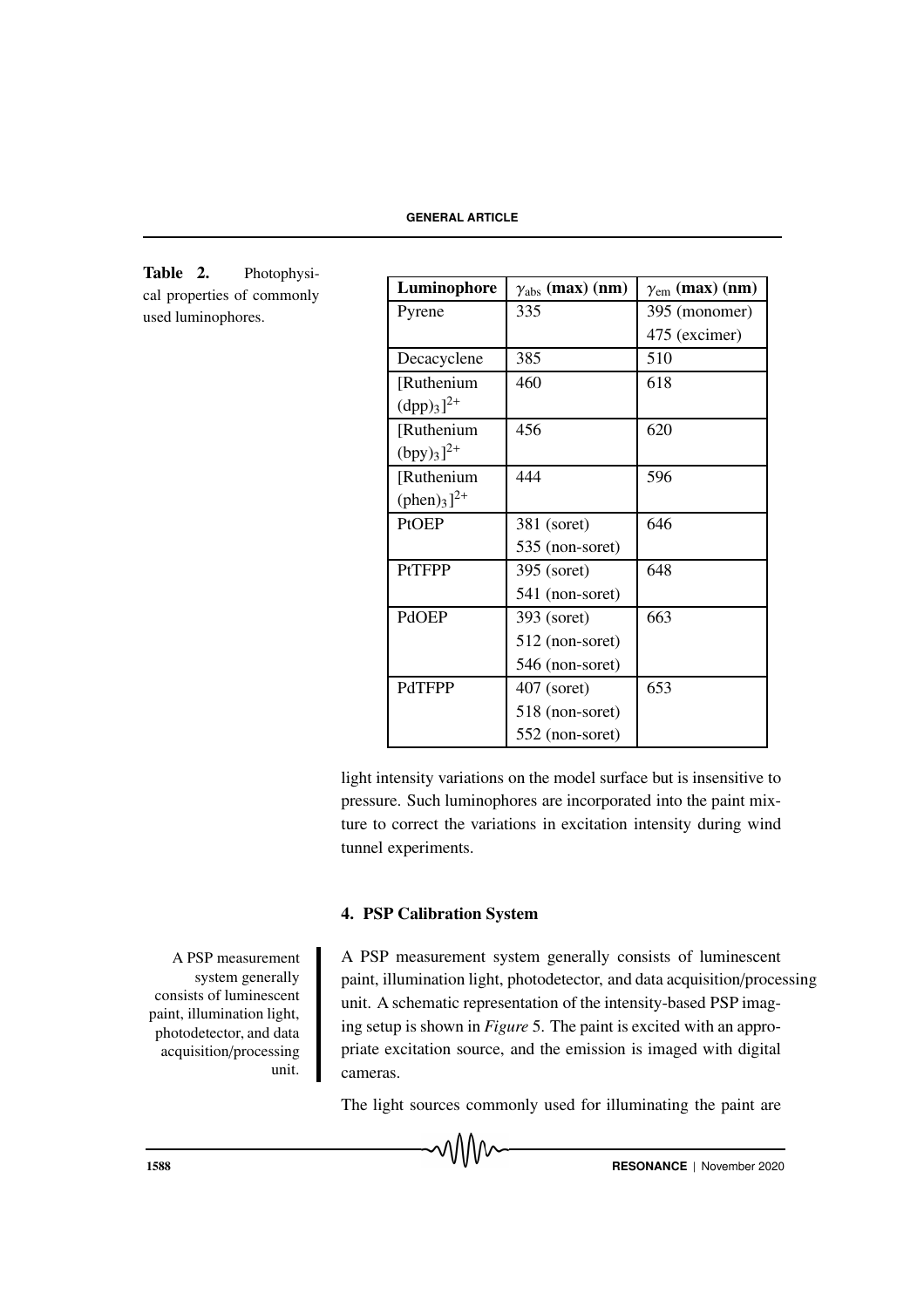

lasers, ultraviolet lamps, xenon lamps, and light-emitting-diode (LED) arrays. Detectors are generally scientific-grade chargecoupled device (CCD) cameras because of their good linear response, high dynamic range, and low noise. Other commonly used photodetectors are photomultiplier tubes and photodiodes. Luminescent emissions from the paint are separated from the excitation light using optical filters. Stern–Volmer equation is used to deduce pressure data from the luminescent intensity. Since Stern–Volmer coefficients *A* and *B* are temperature-dependent, the necessary corrections have to be incorporated as they can form the major source of error in PSP measurements. Thus, accurate conversion of luminescent intensity to pressure using calibration relations with a correction of the temperature effect is a very crucial step in PSP. The final processing step contains the mapping of results in images onto a model surface grid in the object space [16]. The pressure data after PSP measurement will be as shown in *Figure* 6. It is evident that the pressure field measurement is over the entire surface with high resolution. In this image, the blue region indicates low-pressure areas and red indicate high-

Figure 5. Intensity based PSP imaging setup [13].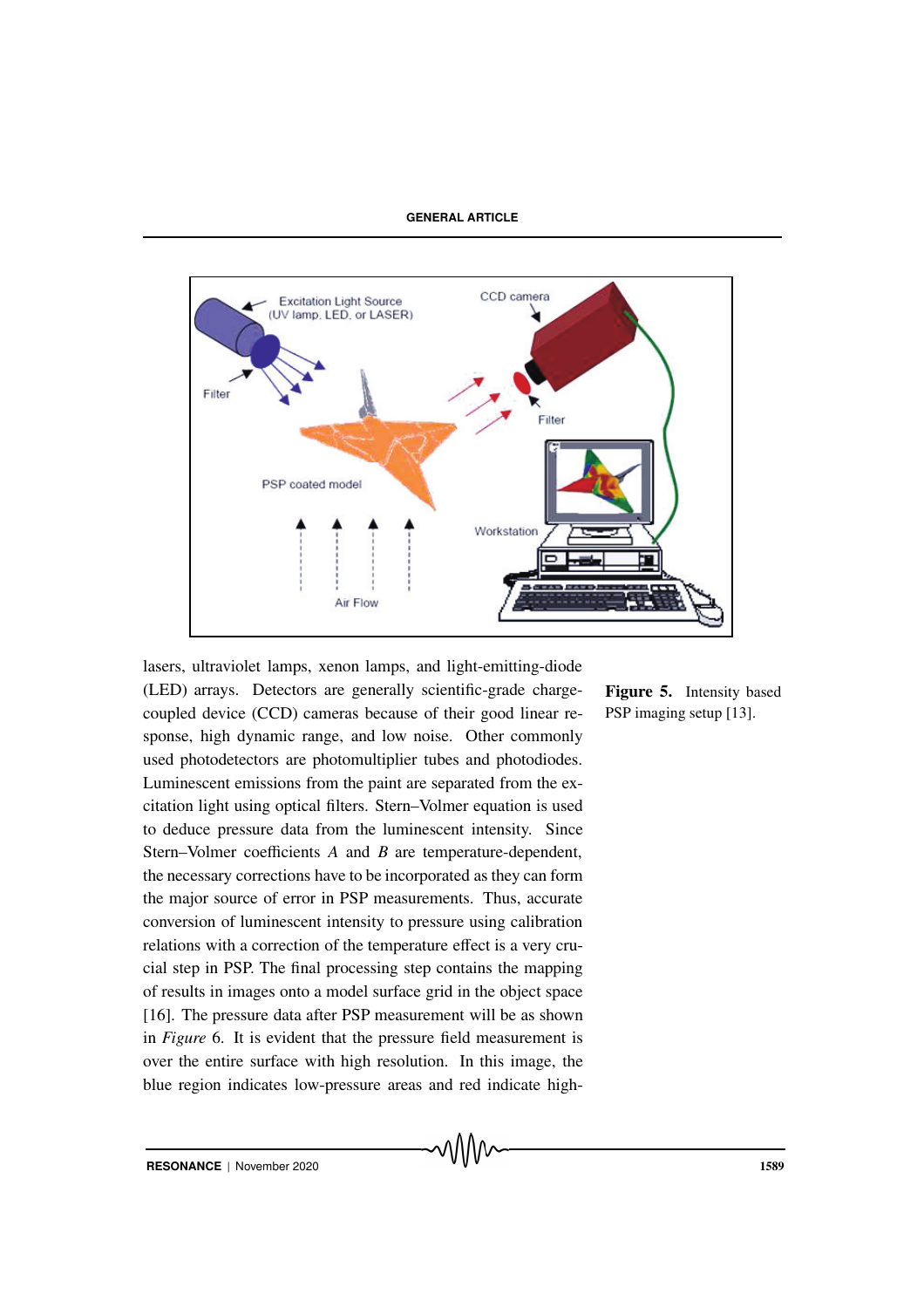

pressure areas.

Figure 6. Surface pressure distribution of the PSP coated models of an aircraft [17].

also been used for acquiring film cooling effectiveness data in very complicated geometries. It is found to provide very high resolution contours of film cooling effectiveness, without being subject to the conduction error in high thermal gradient regions near the hole of the turbine blades.

# 5. Other Applications of PSP

Other than aircraft models, automobiles are also subjected to aerodynamic testing in wind tunnels. Automobile companies make use of the data collected in these tests to measure areas of high and PSP measurement has low pressure [18, 19]. This helps engineers to improve designs to increase the performance of vehicles (reduce drag). Also, PSPs with very high response time can be used for measurements on unsteady flows [9, 20]. Unsteady or non-steady flow is one where the properties like velocity, pressure, etc., depends on time. They are undoubtedly difficult to analyze when compared to steady flow. PSP measurement has also been used for acquiring film cooling effectiveness data in very complicated geometries [21]. It is found to provide very high resolution contours of film cooling effectiveness, without being subject to the conduction error in high thermal gradient regions near the hole of the turbine blades.

# 6. Research on PSP Across the World and in India

Research on PSP development and improvement has been actively pursued by various aerodynamic communities all over the

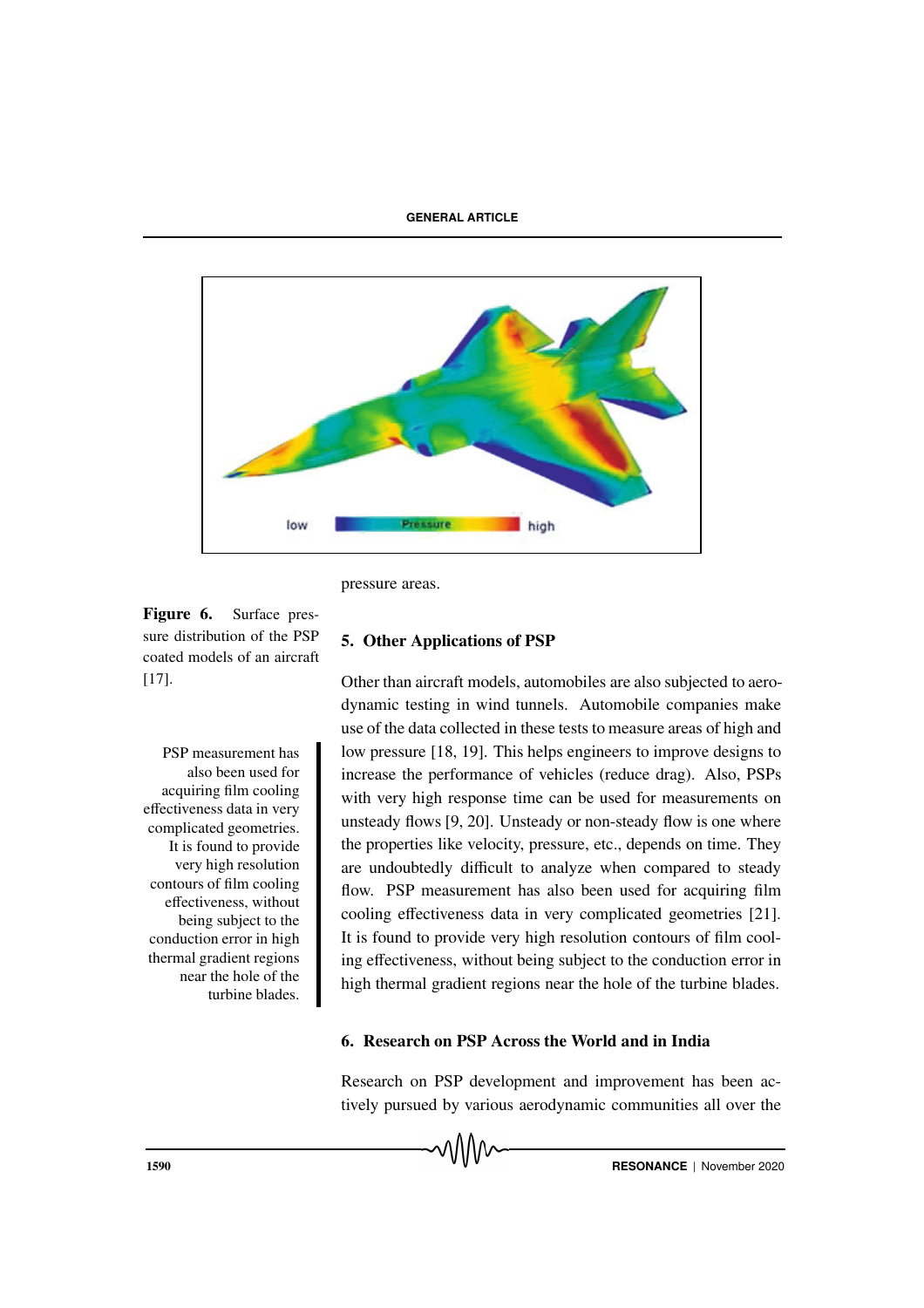world in the last 25 years. Major US institutions like NASA Ames, NASA Langley, NASA Glenn, Boeing, Arnold Engineering Development Center, and US Air Force Wright–Patterson Laboratory have been involved in this study. Other research centres across the world, namely, British Aerospace, British Defence Evaluation and Research Agency in the United Kingdom, Deutsche Forschungsanstalt fur Lüft- und Raumfahrt in Germany, Office National d'Etudes et de Recherches Aerospatilaes in France, National Aerospace Laboratory in Japan, TsAGI in Russia, University of Florida, Purdue University, and the University of Washington are actively pursuing research on PSP [13]. Recently, the University of Manchester, Kyushu University of Japan, Agency for Defense Development in Korea, and few other research centres have also initiated research on PSP [20, 22].

In India, PSP development and implementation are being actively In India, PSP pursued at CSIR-NAL since the past few years. The mechanism of degradation of pyrene-based PSP coatings has been studied and found to be due to the diffusion and sublimation of pyrene from the coatings [14]. A novel and stable binary PSP formulation in which pyrene is covalently bonded to the polymer binder to prevent paint degradation has been indigenously developed [15]. The PSP formulation is found to be suitable for wind tunnel studies under transonic and supersonic flow conditions, and it has been used for mapping surface pressure distribution on wind tunnel models at NAL.

# 7. Summary

Surface pressure measurements are of fundamental importance in aerodynamic testing. PSP technique is an optical method employed for mapping the surface pressure distribution on wind tunnel models. Based on the principle of luminescence quenching by oxygen, the luminescence of the PSP coating is inversely proportional to the local air pressure on the coated surface. This technique has a luminescent coating painted on a model surface as the key component. The luminescent molecules are excited in development and implementation are being actively pursued at CSIR-NAL since the past few years. The mechanism of degradation of pyrene-based PSP coatings has been studied and found to be due to the diffusion and sublimation of pyrene from the coatings.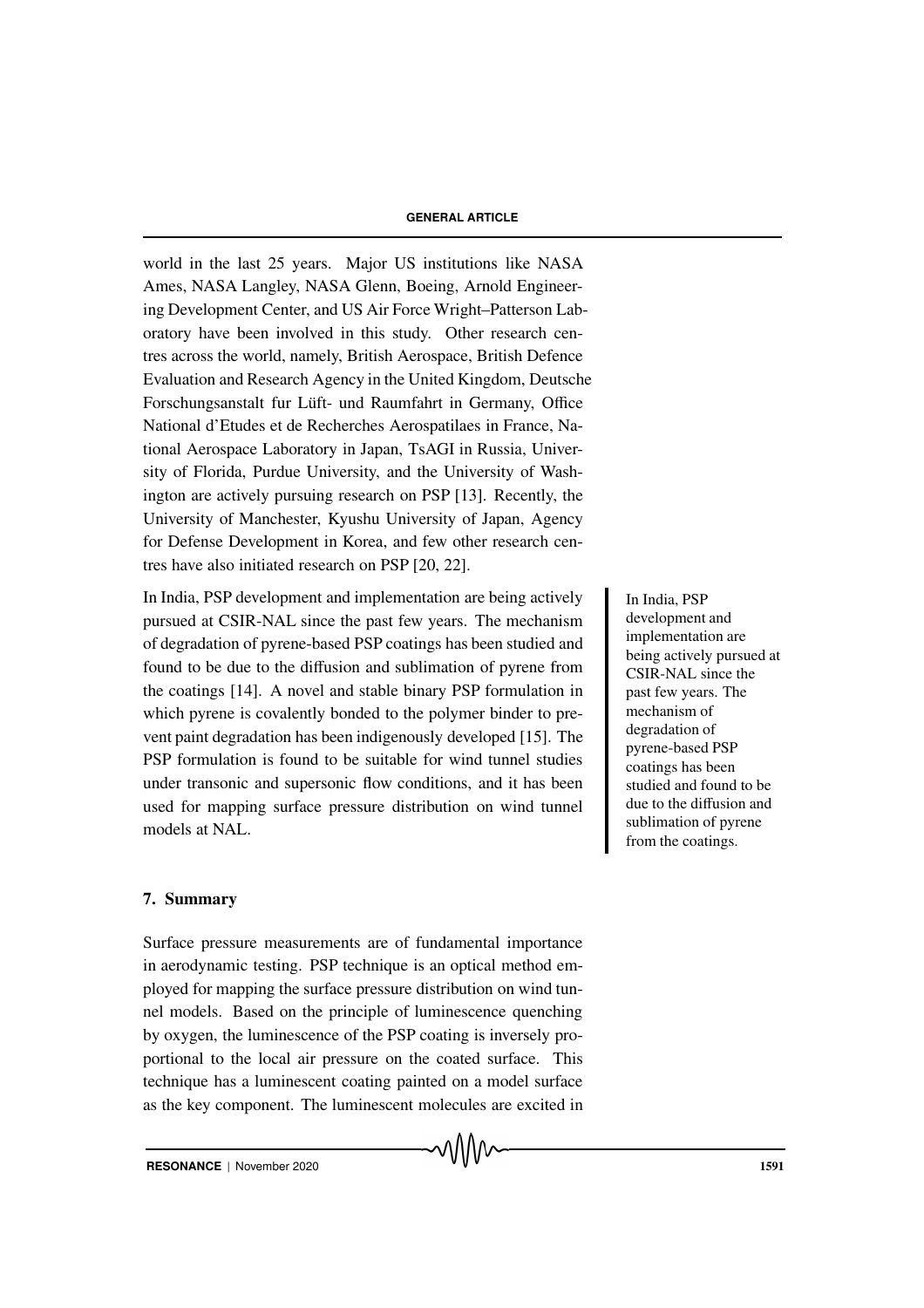the ultraviolet or the visible range, and the emitted luminescence intensity is used to map the surface pressure distribution on the models. Thus, this technique provides pressure data over the entire model surface, and the flow anomalies at any point on the surface become immediately obvious. This is a major advantage of PSP over the discrete tap data obtained from the conventional method.

# Acknowledgement

The authors are thankful to the Director, NAL and Head, SED for their kind support. The authors also acknowledge the PSP team at EAD for their co-operation in the work.

# Suggested Reading

- [1] https://www.grc.nasa.gov/WWW/k-12/airplane/tunmodel.html
- [2] J I Peterson and R V Fitzgerald, New technique of surface flow visualization based on oxygen quenching of fluorescence, *Rev. Sci. Instrum*., Vol.51, pp.670– 671, 1980.
- [3] B G McLachlan, J L Kavandi, J B Callis, M Gouterman, E Green, G Khalil and D Barns, Surface pressure field mapping using luminescent coatings, *Exp. Fluids*, Vol.14, pp.33–41, 1993.
- [4] J H Bell, E T Schairer, L A Hand and R D Mehta, Surface pressure measurements using luminescent coatings, *Annu. Rev. Fluid Mech*., Vol.33, pp.155–206, 2001.
- [5] Y Rharbi, AYekta and M A Winnik, A method for measuring oxygen diffusion and oxygen permeation in polymer films based on fluorescence quenching, *Anal. Chem*., Vol.71, pp.5045–5053, 1999.
- [6] T Liu, B T Campbell, S P Burns and J P Sullivan, Temperature and pressure sensitive luminescent paints in aerodynamics, *Appl. Mech. Rev*., Vol.50, pp.227– 246, 1997.
- [7] R C Crites, Von Karman Institute for Fluid Dynamics, Measurement techniques, *Lecture Series*, Vol.1995–01, pp.1–38, 1995.
- [8] Y Mebarki, Pressure sensitive paints: Application in wind tunnels, *ONERA NT*, Vol.1998–6, pp.1–143, 1998.
- [9] M I J Stich and O S Wolfbeis, Fluorescence sensing and imaging using pressure-sensitive paints and temperature-sensitive paints, *Springer Ser Fluoresc*, Vol.5, pp.429–461, 2008.
- [10] A C Hambly, R K Henderson, A Baker, R M Stuetz and S J Khan, Crossconnection detection in Australian dual reticulation systems by monitoring in-